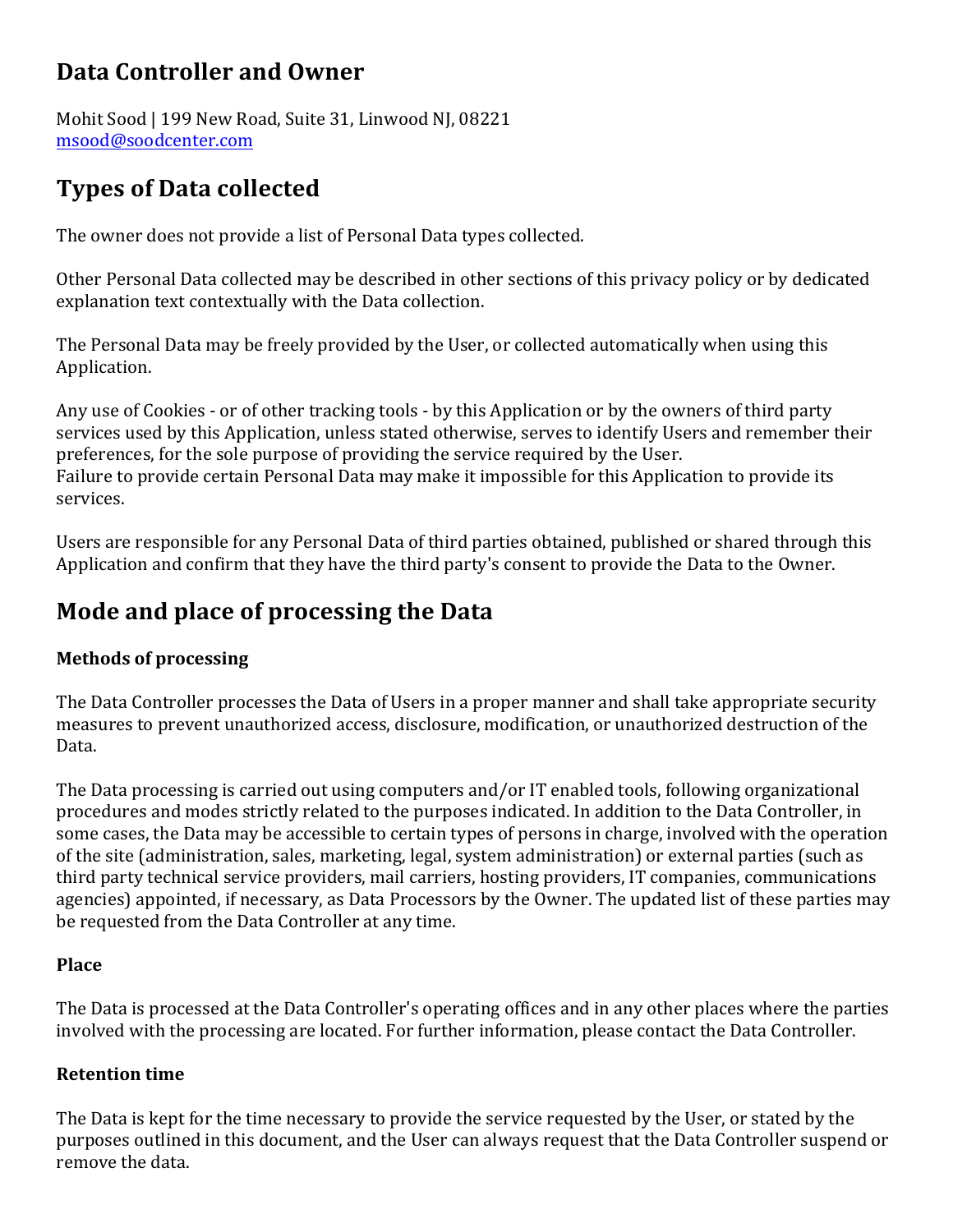## **Additional information about Data collection and processing**

#### **Legal action**

The User's Personal Data may be used for legal purposes by the Data Controller, in Court or in the stages leading to possible legal action arising from improper use of this Application or the related services. The User declares to be aware that the Data Controller may be required to reveal personal data upon request of public authorities.

#### Additional information about User's Personal Data

In addition to the information contained in this privacy policy, this Application may provide the User with additional and contextual information concerning particular services or the collection and processing of Personal Data upon request.

#### **System Logs and Maintenance**

For operation and maintenance purposes, this Application and any third party services may collect files that record interaction with this Application (System Logs) or use for this purpose other Personal Data (such as IP Address).

#### **Information not contained in this policy**

More details concerning the collection or processing of Personal Data may be requested from the Data Controller at any time. Please see the contact information at the beginning of this document.

#### **The rights of Users**

Users have the right, at any time, to know whether their Personal Data has been stored and can consult the Data Controller to learn about their contents and origin, to verify their accuracy or to ask for them to be supplemented, cancelled, updated or corrected, or for their transformation into anonymous format or to block any data held in violation of the law, as well as to oppose their treatment for any and all legitimate reasons. Requests should be sent to the Data Controller at the contact information set out above.

This Application does not support "Do Not Track" requests.

To determine whether any of the third party services it uses honor the "Do Not Track" requests, please read their privacy policies.

#### **Changes to this privacy policy**

The Data Controller reserves the right to make changes to this privacy policy at any time by giving notice to its Users on this page. It is strongly recommended to check this page often, referring to the date of the last modification listed at the bottom. If a User objects to any of the changes to the Policy, the User must cease using this Application and can request that the Data Controller removes the Personal Data. Unless stated otherwise, the then-current privacy policy applies to all Personal Data the Data Controller has about Users.

#### **Information about this privacy policy**